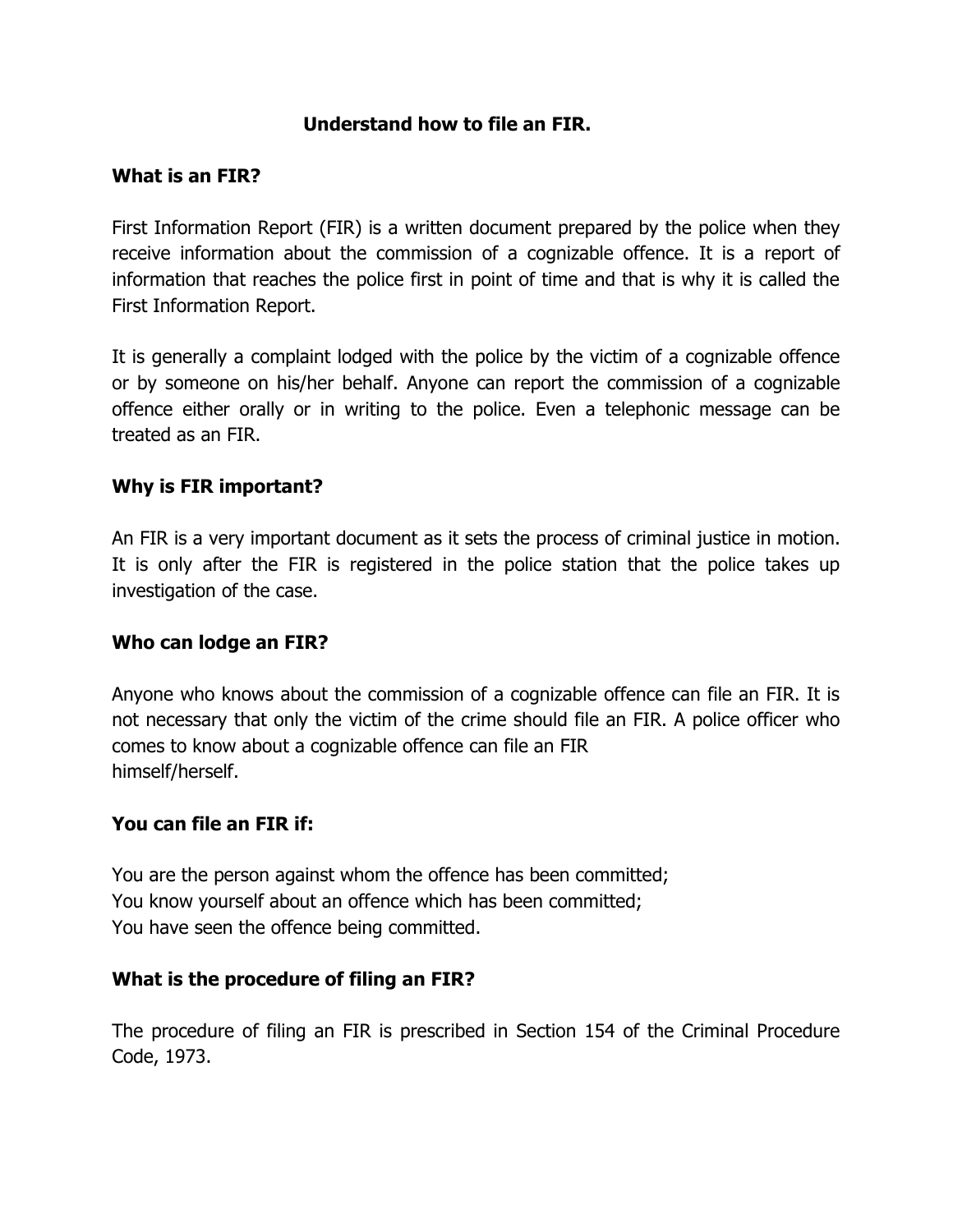When information about the commission of a cognizable offence is given orally, the police must write it down.

It is your right as a person giving information or making a complaint to demand that the information recorded by the police is read over to you.

Once the information has been recorded by the police, it must be signed by the person giving the information.

Cognizable Offence A cognizable offence is one in which the police may arrest a person without warrant. They are authorized to start investigation into a cognizable case on their own and do not require any orders from the court to do so.

Non-cognizable Offence

A non-cognizable offence is an offence in which a police officer has no authority to arrest without warrant. The police cannot investigate such an offence without the court's permission. The police may not investigate a complaint even if you file a FIR, when:

(i) The case is not serious in nature;

(ii) The police feel that there is not enough ground to investigate.

However, the police must record the reasons for not conducting an investigation and in the latter case must also inform you. —[Section 157, Criminal Procedure Code, 1973]

You should sign the report only after verifying that the information recorded by the police is as per the details given by you.

People who cannot read or write must put their left thumb impression on the document after being satisfied that it is a correct record.

Always ask for a copy of the FIR, if the police do not give it to you. It is your right to get it free of cost.

#### **What should you mention in the FIR?**

- Your name and address;
- Date, time and location of the incident you are reporting;
- The true facts of the incident as they occurred;
- Names and descriptions of the persons involved in the incident;

You can send your complaint in writing and by post to the Superintendent of Police concerned. If the Superintendent of Police is satisfied with your complaint, he shall either investigate the case himself or order an investigation to be made.

You can file a private complaint before the court having jurisdiction.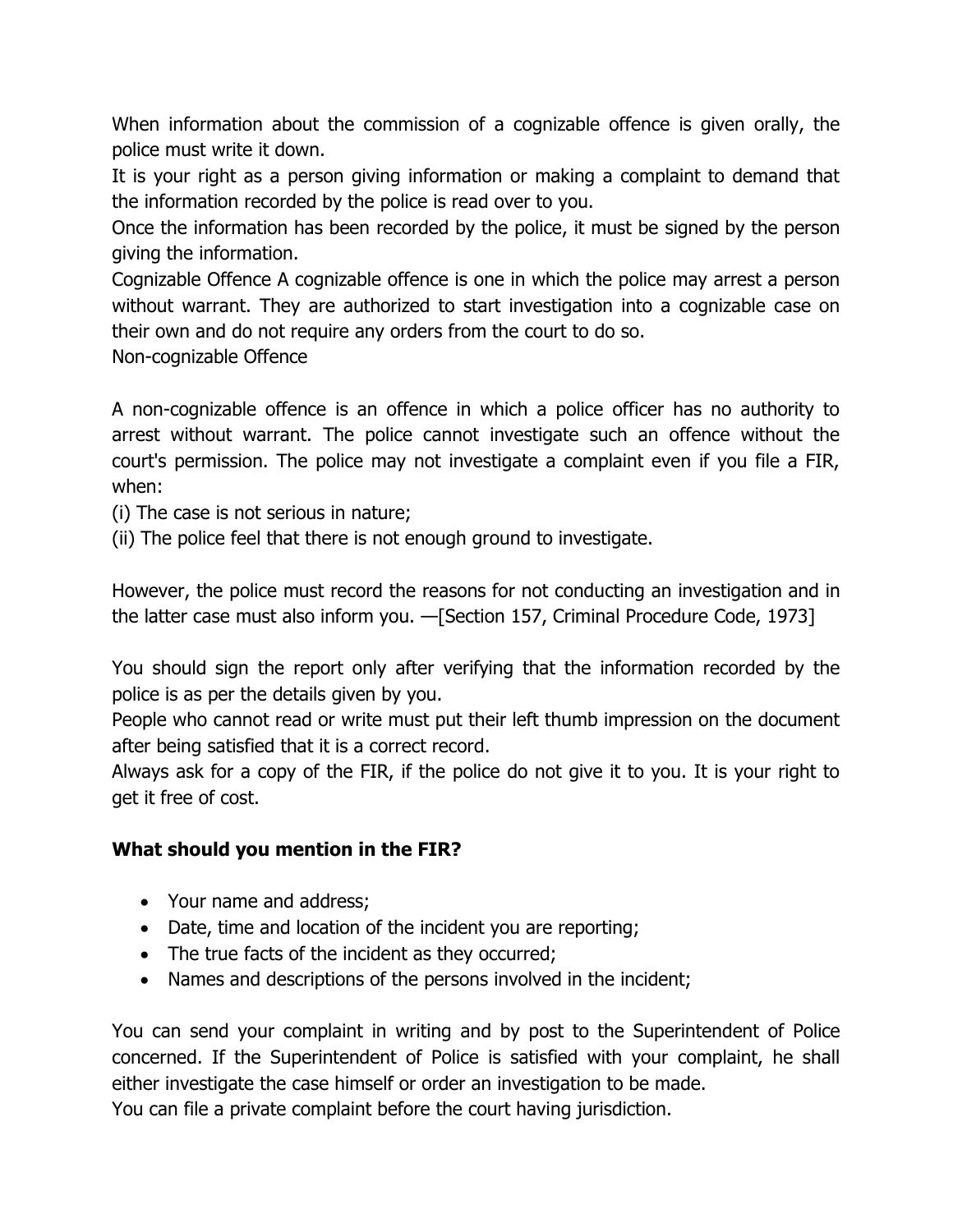You can also make a complaint to the State Human Rights Commission or the National Human Rights Commission if the police do nothing to enforce the law or do it in a biased and corrupt manner.

## **Things you should NOT do:**

- Never file a false complaint or give wrong information to the police. You can be prosecuted under law for giving wrong information or for misleading the police. —[Section 203, Indian Penal Code 1860]
- Never exaggerate or distort facts.
- Never make vague or unclear statements. What can you do if your FIR is not registered?
- You can meet the Superintendent of Police or other higher officers like Deputy Inspector General of Police

# **When you have to lodge a Police F.I.R?**

In case of loss/misplace/ theft of your important documents like PAN Card, Election Card (Voter ID), Driving License, Passport, Property sale-purchase papers etc. etc.

## **Why F.I.R is important?**

Because when you lost your important documents like PAN Card, Election Card(Voter ID), Driving License, Passport, Property sale-purchase papers etc. you must to get a duplicate or reprint of the lost one. These documents are very important for every individual/common man for many reasons.

Also any unauthorized person can misuse your lost original documents. For a simple example, one can get Mobile SIM CARD in your name and can misuse it.

So, it is important to lodge a F.I.R for your lost documents with your local Police station and get a copy of the same which is an evidential proof for you.

hltps://www. iaaRore.com/know-your-police/procedure-of-filing-fir

hltps://www. iaaRore.com/know-your-police/procedure-of-filing-fir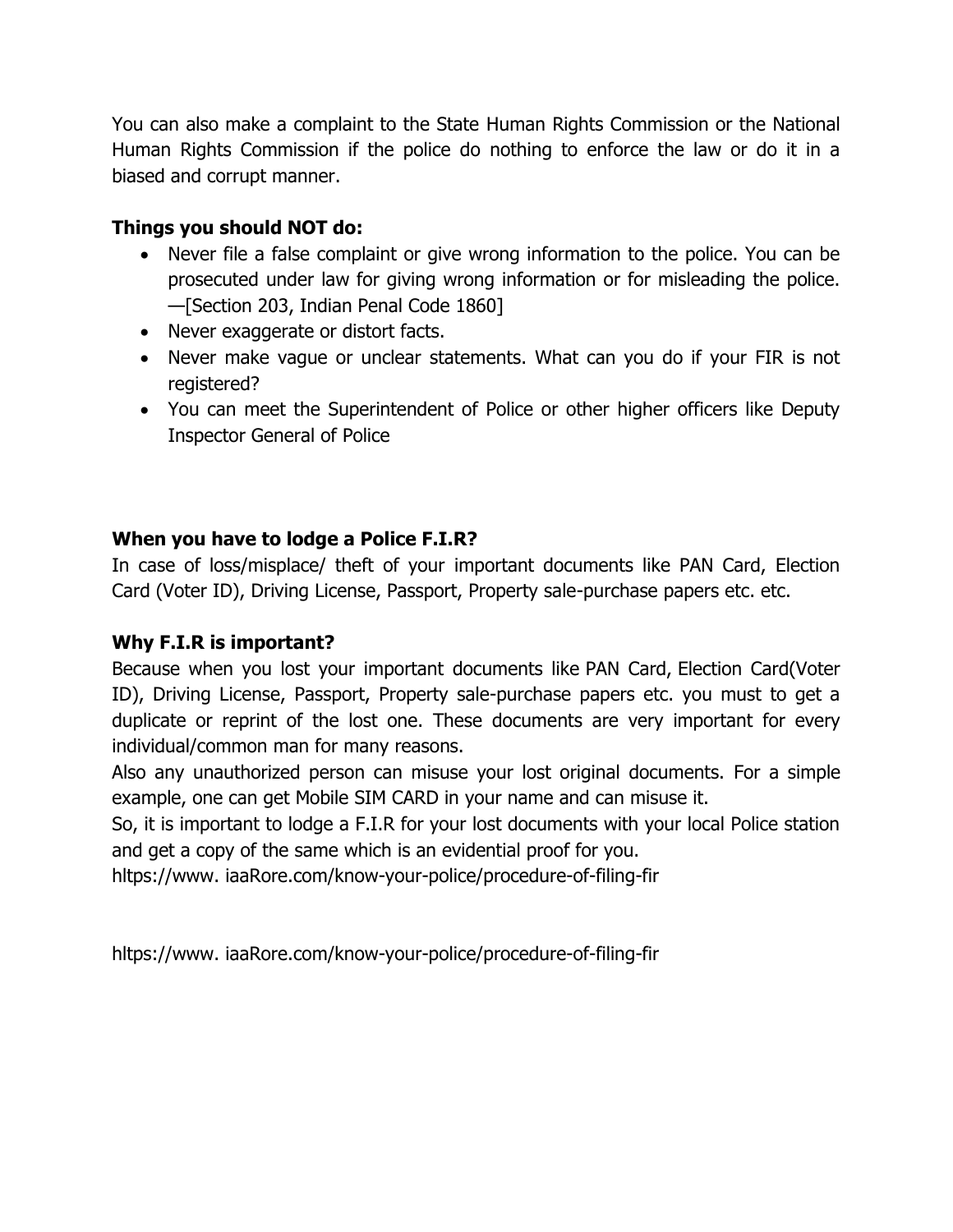| <b>FIR CHECKLIST</b> |  |
|----------------------|--|
|                      |  |

| An FIR can either be recorded with a police officer in writing or verbally                                                                                                                                      |
|-----------------------------------------------------------------------------------------------------------------------------------------------------------------------------------------------------------------|
| When verbally accounting details of a crime, it is the duty of the officer to write<br>it down                                                                                                                  |
| Once the police officer has written down all the details of the FIR, he must read<br>it back to the individual so that they can be sure that the details have been<br>recorded exactly the way they were stated |
| It is the right of the person filing a verbal FIR to ask that the police officer read<br>out what has been written down to confirm that it is correct                                                           |
| Once satisfied that the details have been recorded accurately, the person filing<br>must sign the FIR                                                                                                           |
| When submitting a written FIR, it must be signed the person who is filing it                                                                                                                                    |
| Once the FIR has been recorded, signed and registered the police must give<br>the individual a copy                                                                                                             |
| It is the right of anyone who files an FIR to receive a copy of the FIR free of<br>cost                                                                                                                         |
|                                                                                                                                                                                                                 |

**How to make an application for lodging a F.I.R with your Local Police station?**

**Sample FIR** 

**Proforma for Reporting the First Information (FIR) of a Cognizable Offence**

**(Under Section 154 of the Criminal Procedure Code)**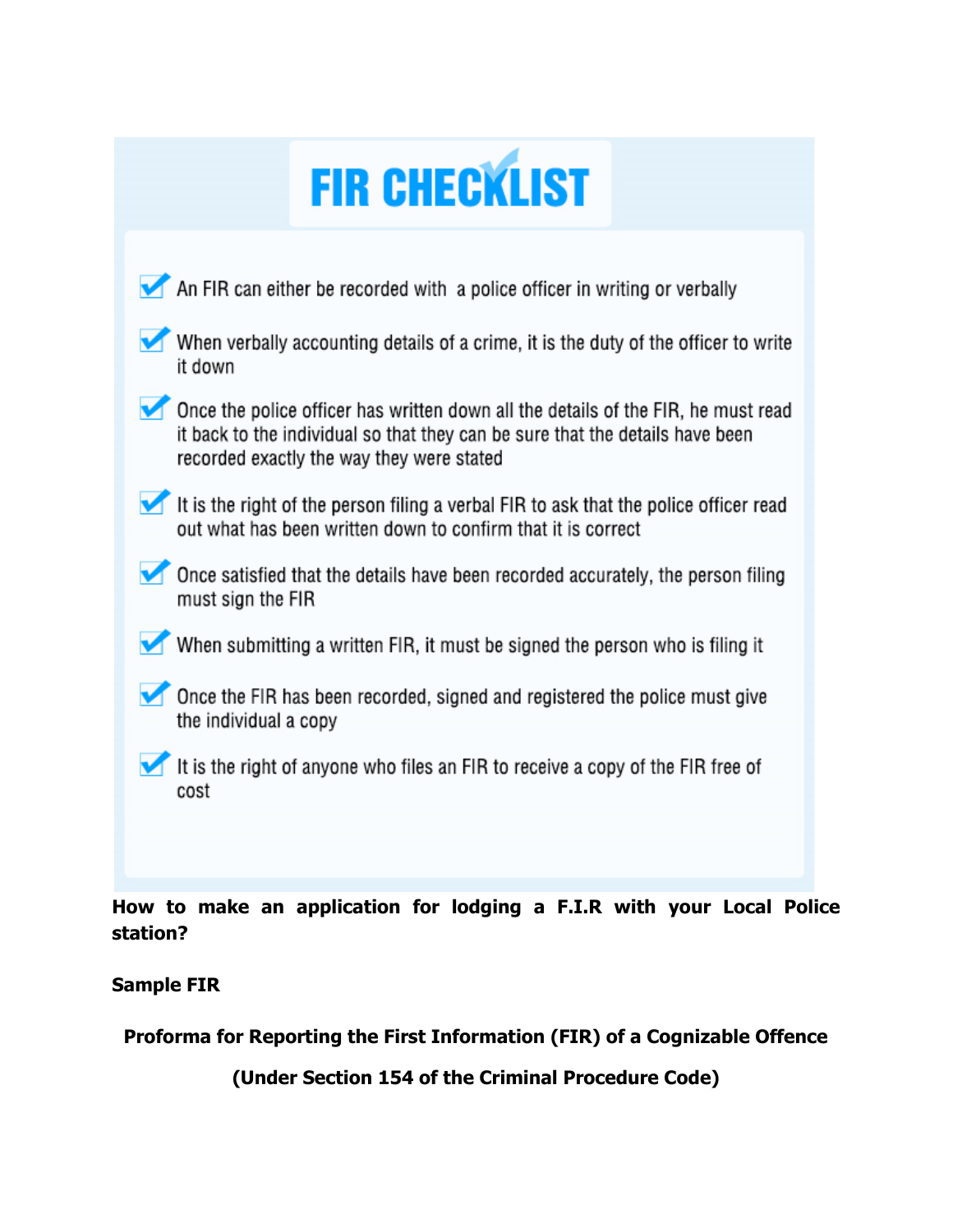An FIR must include the following Items

Police Station………………………… District…………………

- 1. Personal details of the Complainant / Informant:
- (a) Name
- (b) Father's / Husband's Name
- (c) Address
- (d) Phone number & Fax
- (e) Email:
- 2. Place of Occurrence:
- (a) Distance from the police station
- (b) Direction from the police station
- 3. Date and Hour of Occurrence:
- 4. Offence:
- (a) Nature of the offence (e.g. murder, theft, rape, etc.)
- (b) Section (To be decided/written by Office only)
- (c) Particulars of the property (in case one has got stolen):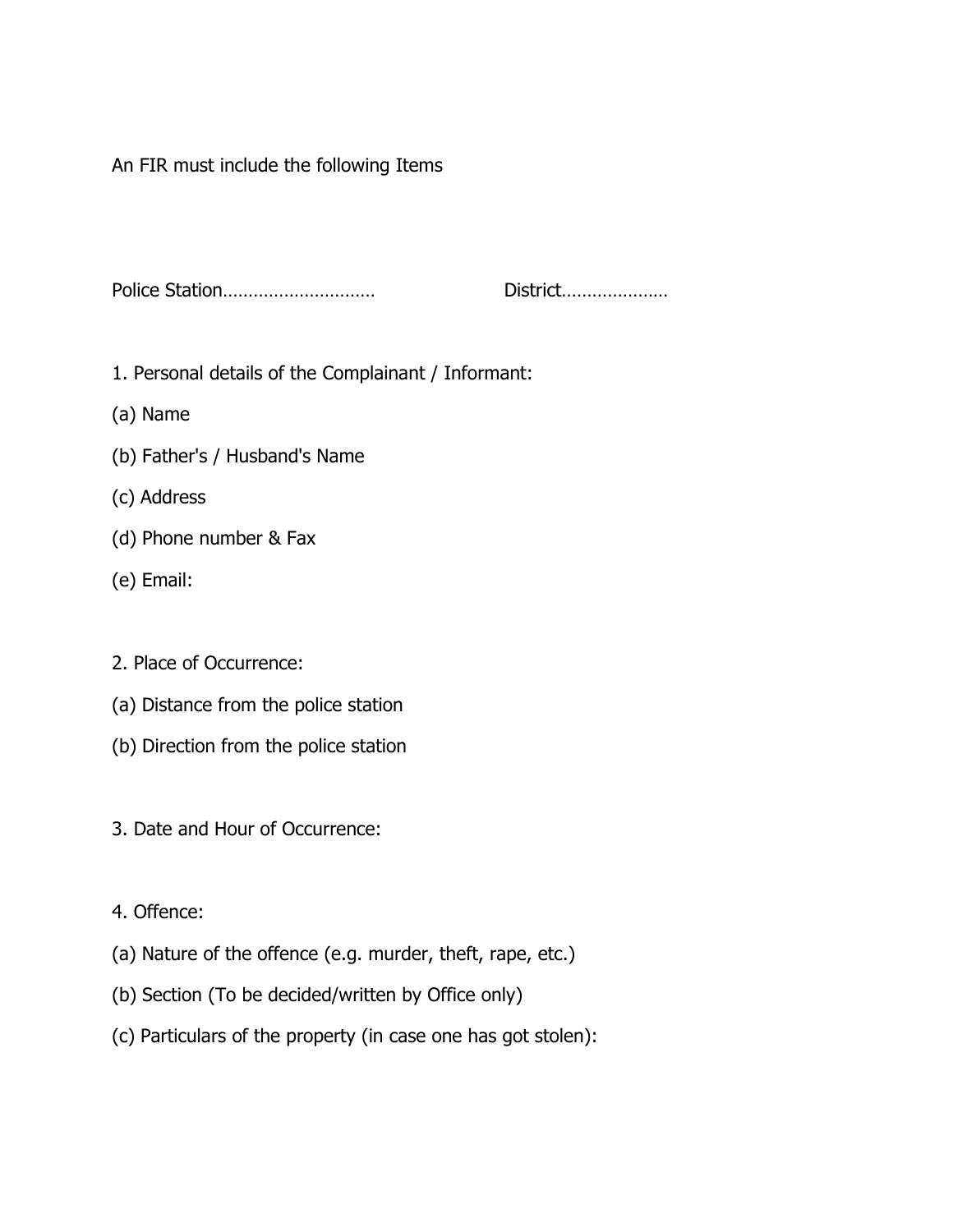5. Description of the accused:

6. Details of witnesses (if any)

7. Complaint: Briefly lay down the facts regarding the incident reported in an accurate way.

Note: At the end of the complaint, the complainant's/informant's signature or thumb impression should be there.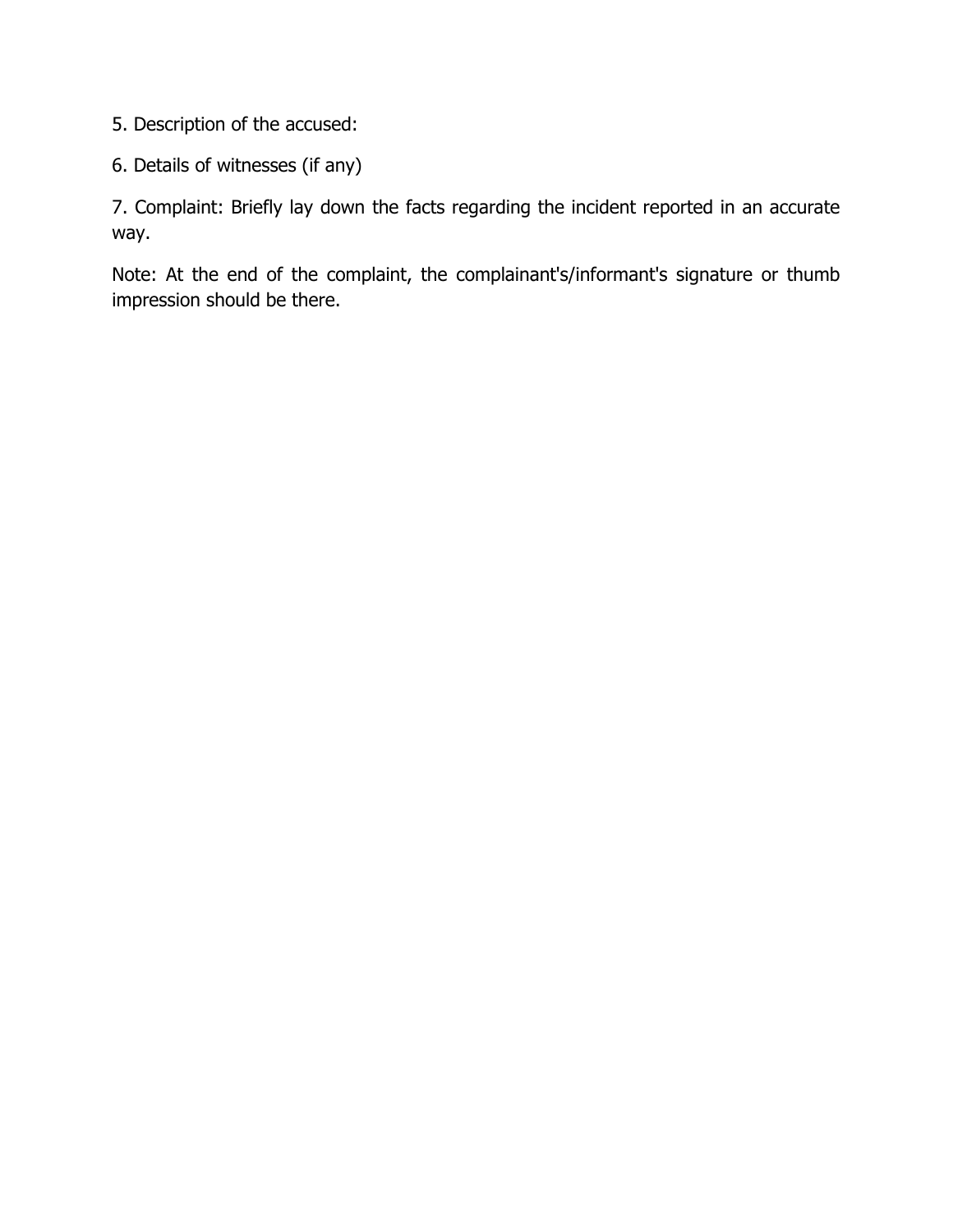### **Sample FIR**

From (Applicant's Name),

Father's/Husband's Name

Applicant's contact address

Applicant's contact mobile number/Phone number

Applicant's e-mail id. (If any)

Date………………

To,

The Police Officer In charge Address (Name of Local Police station)

Sub.: (mention subject e.g. your lost document/phone name and Number)

Respected Sir,

I would like to bring the following facts to your kind notice:

(Include details/contents 1-7 as given in Proforma)

…………………………………………………………………………………………………………………………… ……………………………………………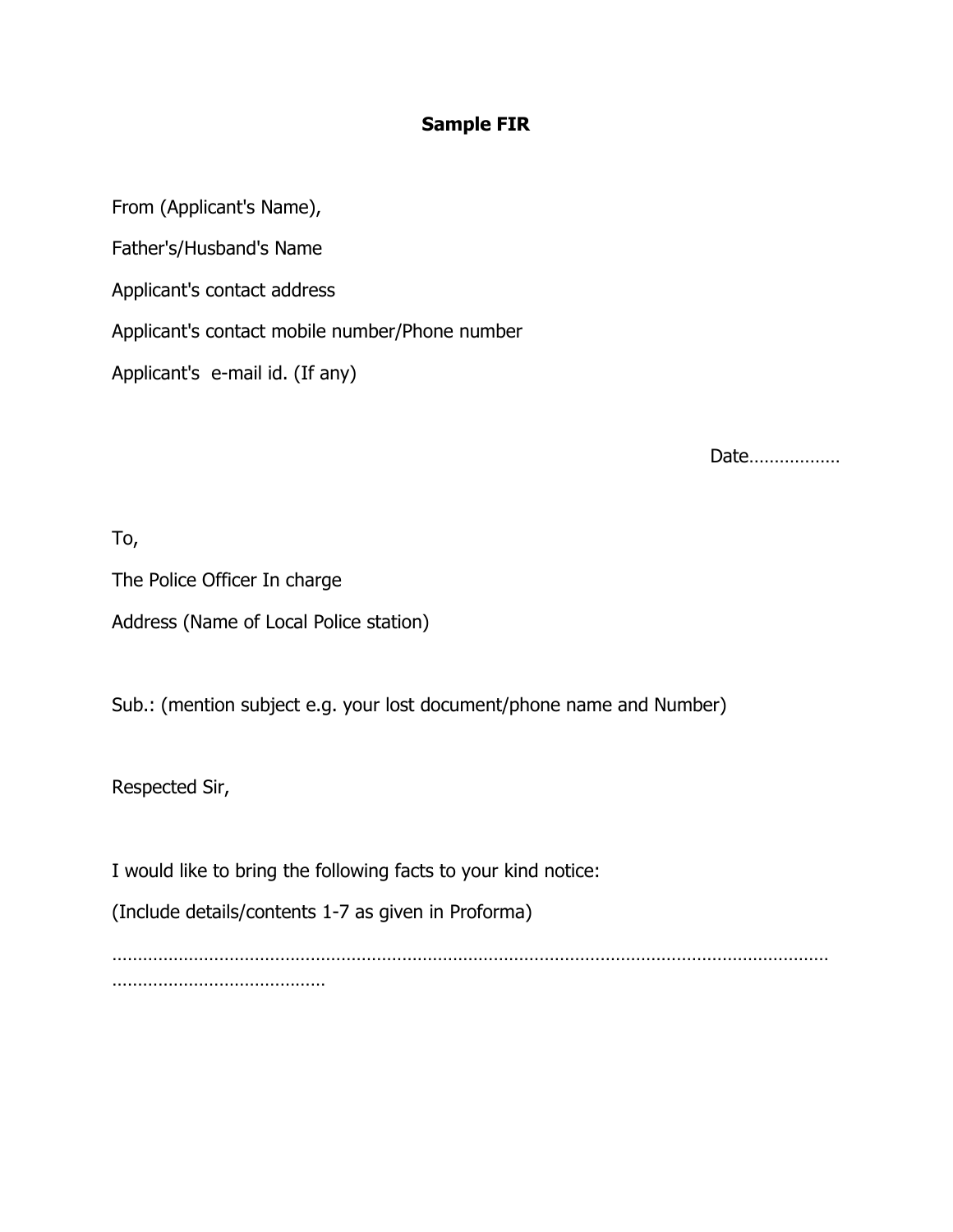I seek your help and request you to kindly register my F.I.R in the subject matter. For your ready reference I enclose herewith (a) Copy of [Complainant/Informant] I.D. proof. Hope you will do the needful favourably at the earliest.

Thanks and regards

Yours Sincerely

\_\_\_\_\_\_\_\_\_\_\_\_\_\_\_\_ (Complainant/Informant Signature) \_\_\_\_\_\_\_\_\_\_\_\_\_\_\_\_\_(Complainant/informant Name)

Note: You should make 2 copies of the Application.(l copy for police station record, 1 copy for your own record)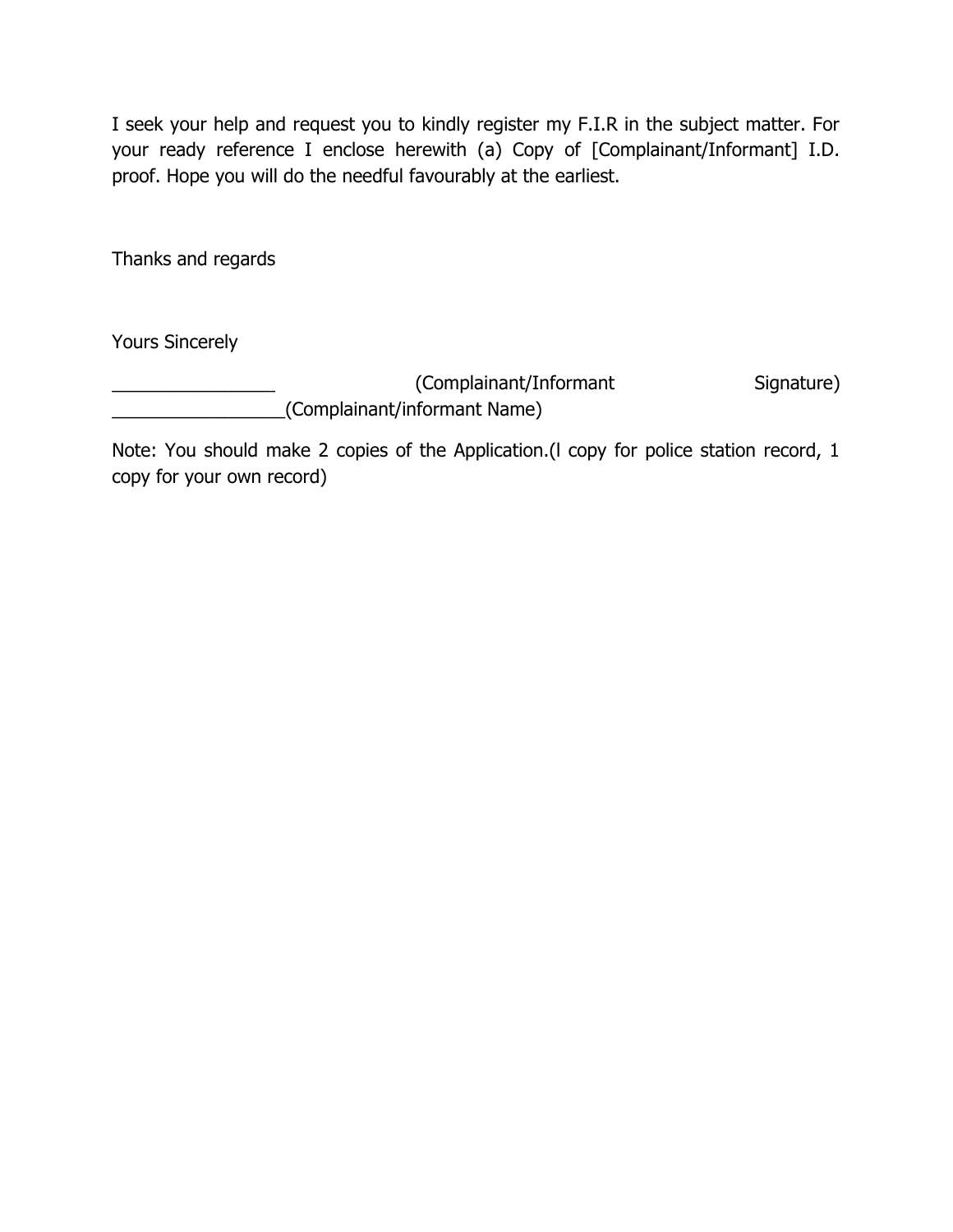**Task:** Visit the official website for Online- filing of FIR

**Activity:** Prepare sample FIR for loss of the following:

- 1.Loss of College Identity Card
- 2. Loss of Driving License
- 3.Loss of PAN Card
- 4. Loss of Passport
- 5. Loss of class 10 mark sheet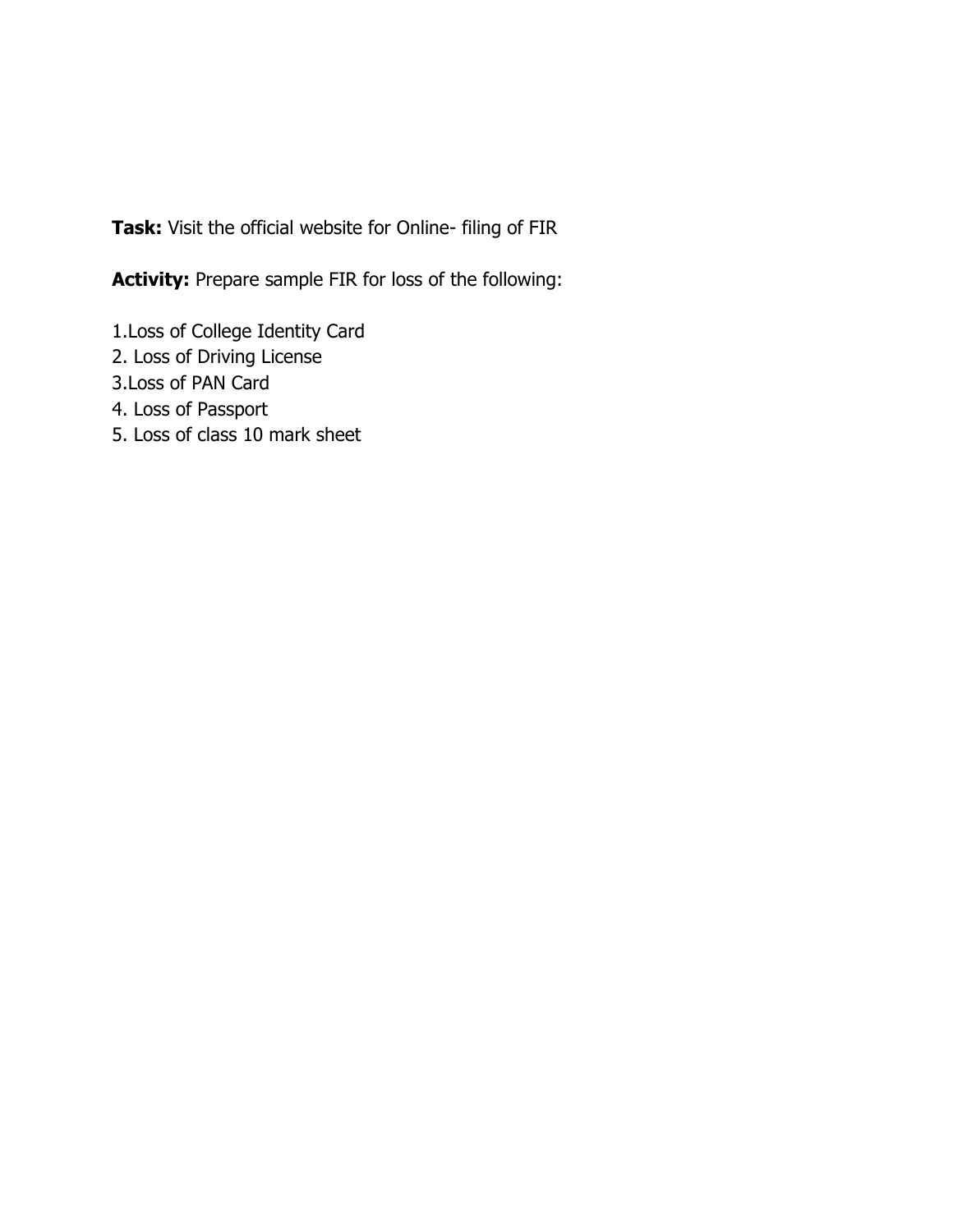### **Research: Submitting a consumer complaint Online**

Visit the official website **[www.consumercomplaints.in/municipal-corporation-of](http://www.consumercomplaints.in/municipal-corporation-of-delhi-b100274)[delhi-b100274](http://www.consumercomplaints.in/municipal-corporation-of-delhi-b100274) and you will be guided to register a complaint as under:** Publisher please provide relevant snapshots with the write ups from above site

### **User Manual**

- 1. How to create a new account?
- 2. How to Sign fn?
- 3. What should I do if I forgot my password?
- 4. How to submit a complaint?

# **Create an account**

First of all, you have to create an account. Registration form is very fast and simple. There are also multiple ways you can create an account. You can register by using either your Facebook. Google+, Twitter or LinkedIn account or you can use your e-mail address. If you're creating an account via social media websites, a new window will appear that will ask lor a permission to access some of your information (mainly your name and e-mail account), just click "Okay" and you're good to go. if you're using an email to register, don't forget to pick a password that you're going to use on our website.

## **Note that there are two types of accounts:**

1. If you're a consumer, it's recommended to select default '"Personal" type of an account.

2. If you're a representative of a company that you -want to act on behalf of, select "Business". It grants additional options a/id possibilities to set up your business profile, for further use to communicate with the customers. Please, keep in mind thai we 're going to send a verification e-mail to your company's domain e-mail address.

# **Sign In**

Once you've created an account or if you already have an account, log in to your account. To do that press the "Sign In" button.

There are multiple ways you can log in. You can connect via your Facebook, Google+, Twitter or Linkedln account, or you can sign in using your e-mail account, depending on how your account was created. Select your option. If you have selected to login via e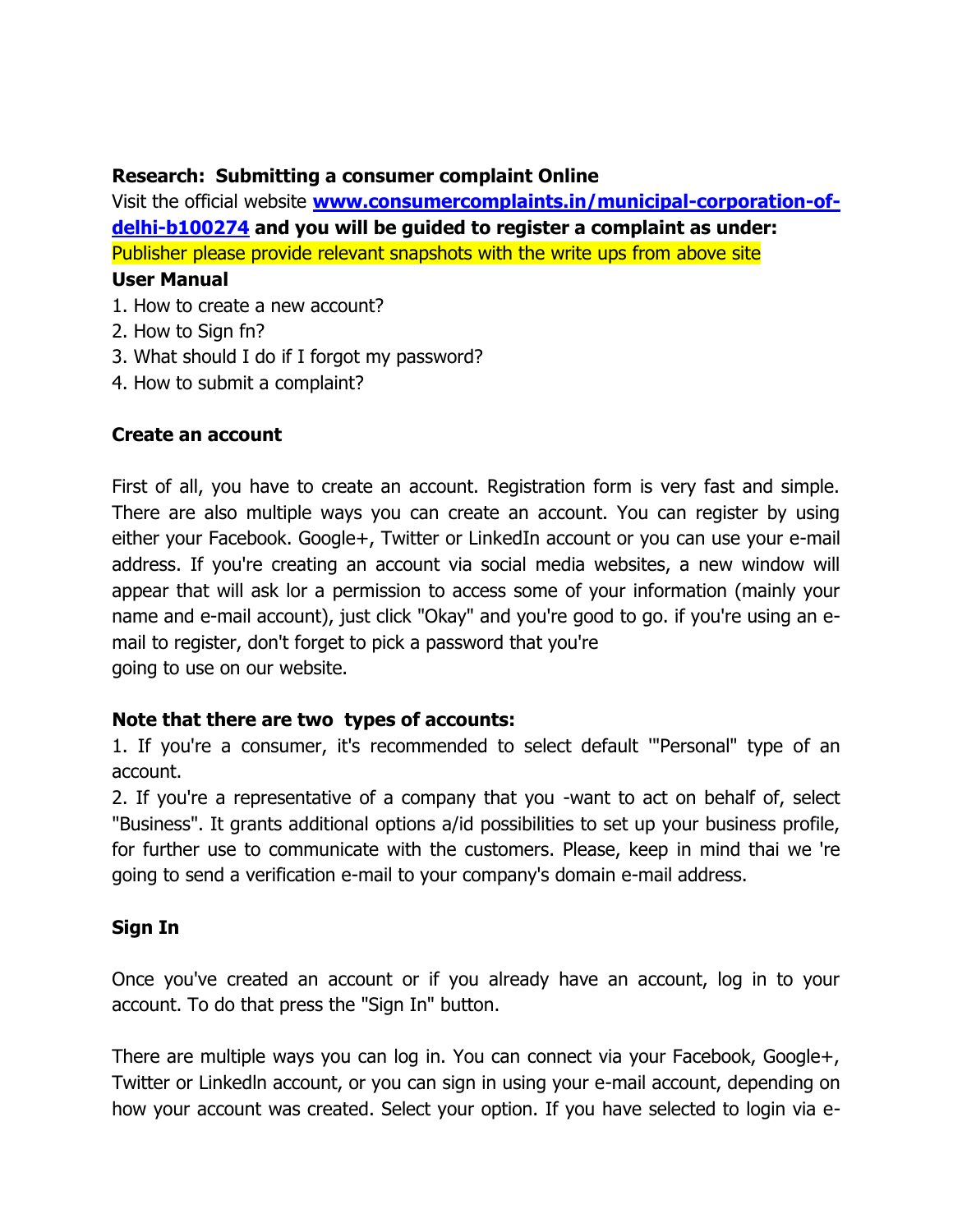mail using our Consumer Complaints, in account, type your password (not your actual e-mail password, but a password that you're using solely on our website) and click "Login'.

## **Password Reset**

If you have forgotten your password, you can click on "Forgot your password?", then type your e-mail account and hit "Reset". Your password will be sent to your email account.

#### **How to submit a complaint**

Once you're logged in, click on "Submit a Complaint"

In a new Complaint Registration Form type all the necessary information.

You can actually start typing a complaint first and log in later right before submitting a complaint.

In "Company Name'" type the company you're complaining about. Not your name, not your personal address, not your phone number, not ''Home", not the type of product such as "washing machine'', but an actual company you want to file a complaint against. If your internet speed is slow, it's not your Dell computer, but rather your internet provider (for example, Reliance). If it's a bank, don't type "Bank", but type actual name of a bank (for example. "State Bank of India" or "SBI"). Please do not type city/state name in this field, there's an option for it elsewhere. If it's a website, it's okay to use it as a company name.

Our system will try to find relevant name of a company while you 're typing. If you see the correct one, just click on it.

In "Complaint Subject" state description of your issue. Something like "my iPhone is not working", "I've got cheated!" or "package is not delivered". You do not need to type an actual name of a company twice, you've already mentioned it in company's name.

In "Complaint Details" thoroughly explain the problem. It's beneficial for you to have higher chances of having your complaint resolved if the company has all the necessary information:

Date of the incident Your contact number (if available)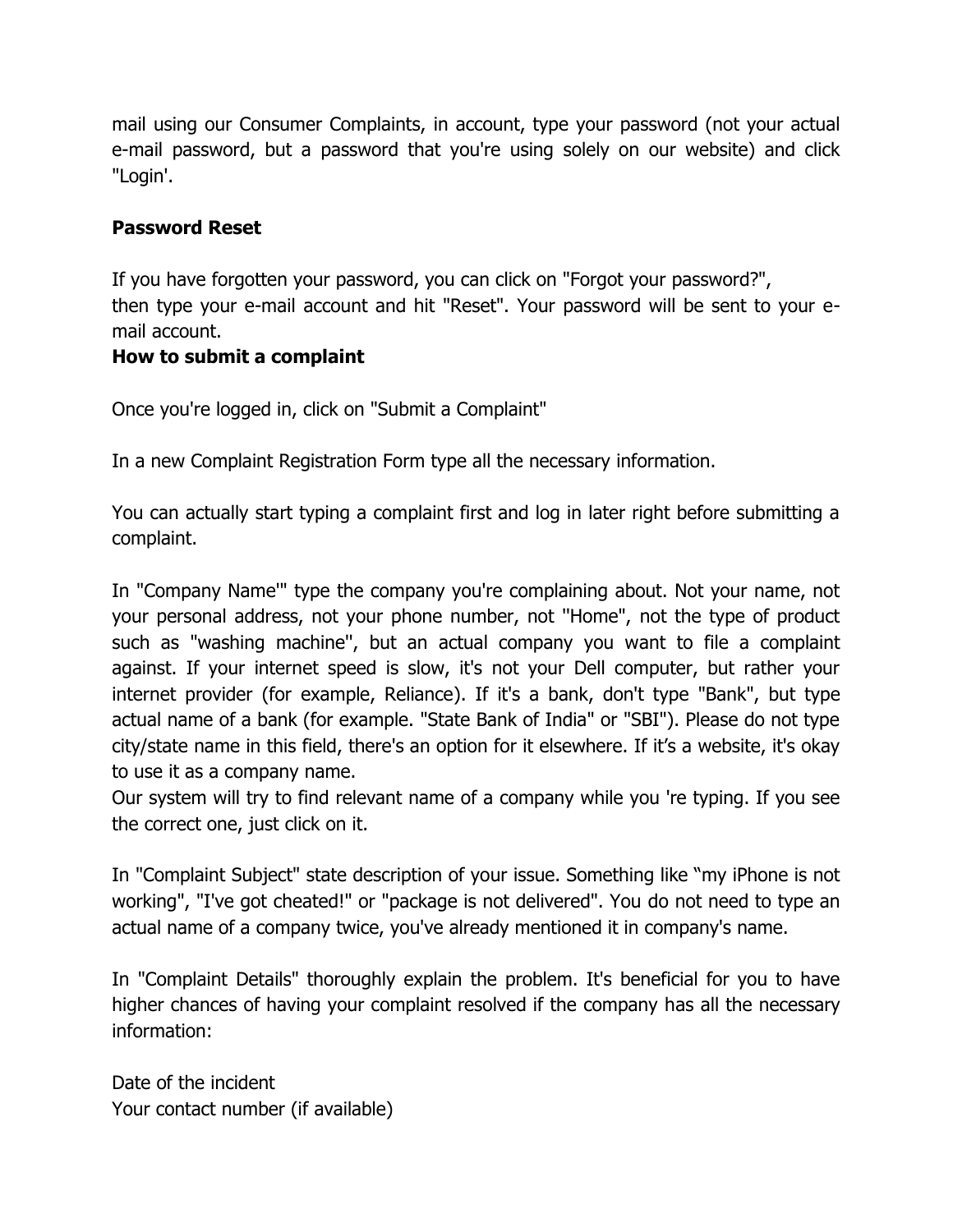Full description of an incident

Desirable resolution of your complaint, for example: request a refund, return. repair, etc.

Attach all available documents:

Photo of the damaged or defective product Invoices Copy of the e-mail correspondence or chat(s) Any other relevant documents

Do NOT attach highly private information, such as credit card information, your passwords, etc. Adding your own photo is not needed, unless you 're trying to find true love on our website

Make sure your complaint is easy to read, he polite, avoid using CAPITAL letters and/or abusive language.

In "Category" select the proper category of a company you're complaining about. Choosing the right category increases the chance of solving your problem or getting helpfulcomments from other consumers.

In "Country" please select a country, where the company of your complaint is located.

In "City" enter a city, where the company of your complaint is located (if known).

All relevant documents are added via "'Add Photo Proof". Click on it, select a document that is relevant to your complaint and select "Open", You can add multiple files that way.

In "Confirmation Code" please enter the correct confirmation code and click "Submit". That's it, the complaint has been submitted successfully. Simple, isn't it?

**Task:** Research in detail the Consumer Complaint's Website

And practice writing complaints to resolve the following:

## **Activity:**

1. Complain against a website for selling products that are not genuine.

- 2. Complain against mushrooming of agents outside RTO in your area
- 3. Complain against loudspeakers in a temple near your house

4. Complain against anti-social elements causing nuisance outside a liquor shop in your locality

5. Complain against over pricing at a government approved Fair Price Shop near you